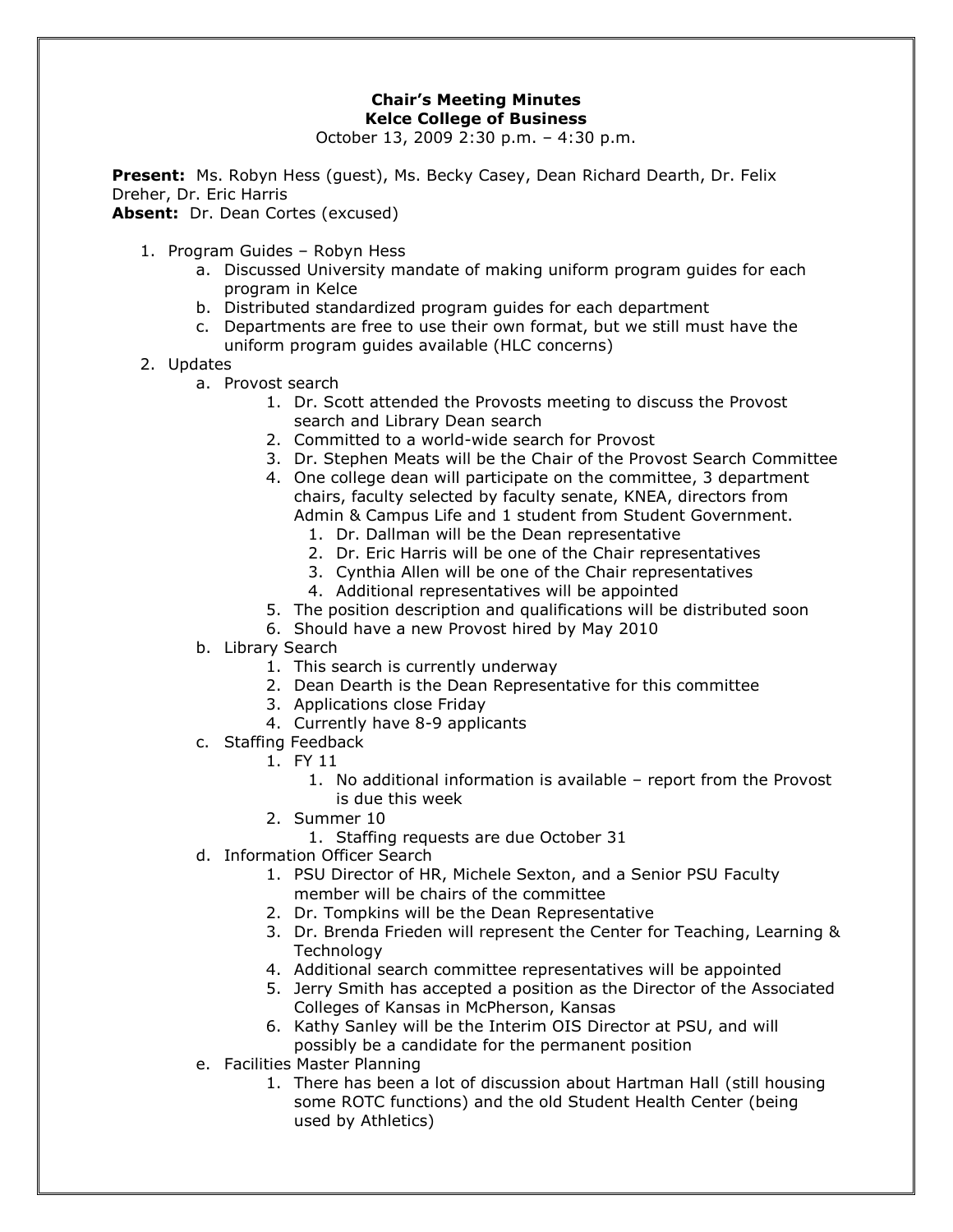- 2. Dean Dearth met with the window project staff and facilities planning staff yesterday. A trial run on removing and replacing windows will be conducted in room 121 over the fall break. Every window in the building will be replaced except for OIS.
- f. Possible Reorganization of College of Arts and Sciences
	- 1. Discussion is occurring at the present time on reorganizing Arts & Sciences based on having fewer chairs and fewer departments, but to have Program Directors.
	- 2. Dr. Meats will retire in May
- g. President's Council
	- 1. Inclement Weather Policy
		- 1. Policy has been approved by the Presidents Council and will be implemented by the President
		- 2. If the university is closed because of inclement weather, only essential personnel will be required to work. All Kelce employees will be considered to be non-essential employees. There could be times that a timekeeper might be required to be at work.
		- 3. The Faculty Inclement Weather system in GUS is still an issue. As of today faculty could use that link to cancel a class. Administration would rather have faculty use ANGEL or rely on e-mail to contact students if classes are cancelled.
	- 2. Inauguration
		- 1. All faculty and staff are encouraged to participate in the Inauguration
		- 2. PSU offices can be closed at the discretion of the department head if staff will be attending inauguration activities.
		- 3. Aaron Walsh will be speaking during Homecoming/Inauguration week
	- 3. ITC  $-2$  issues
		- 1. Message Hut is still being used and available. The program can be turned off and will probably be deleted.
		- 2. IT Policies currently concentrating efforts to have written IT policies at PSU.
- 3. Departmental Concerns
	- a. MGMKT
		- 1. Dr. Eric Harris recently met with the Math Department Chair (Tim Flood and Cynthia Woodburn) about problems that business students are having with the Analytic Processes class.
			- 1. If there is no resolution to the existing problem, the course could potentially be removed from the curriculum.
			- 2. Dr. Flood and the Math Department wish to remedy the situation and to make the course better for business students.
			- 3. Discussion followed about the necessity of the course. This should be looked at from the college curriculum committee perspective. In the short-term Dr. Dearth is willing to make a decision about removing/ waiving the course from the curriculum based on recommendations from Kelce Chairs.
	- b. ACCTG none
	- c. CSIS none
	- d. ECON none